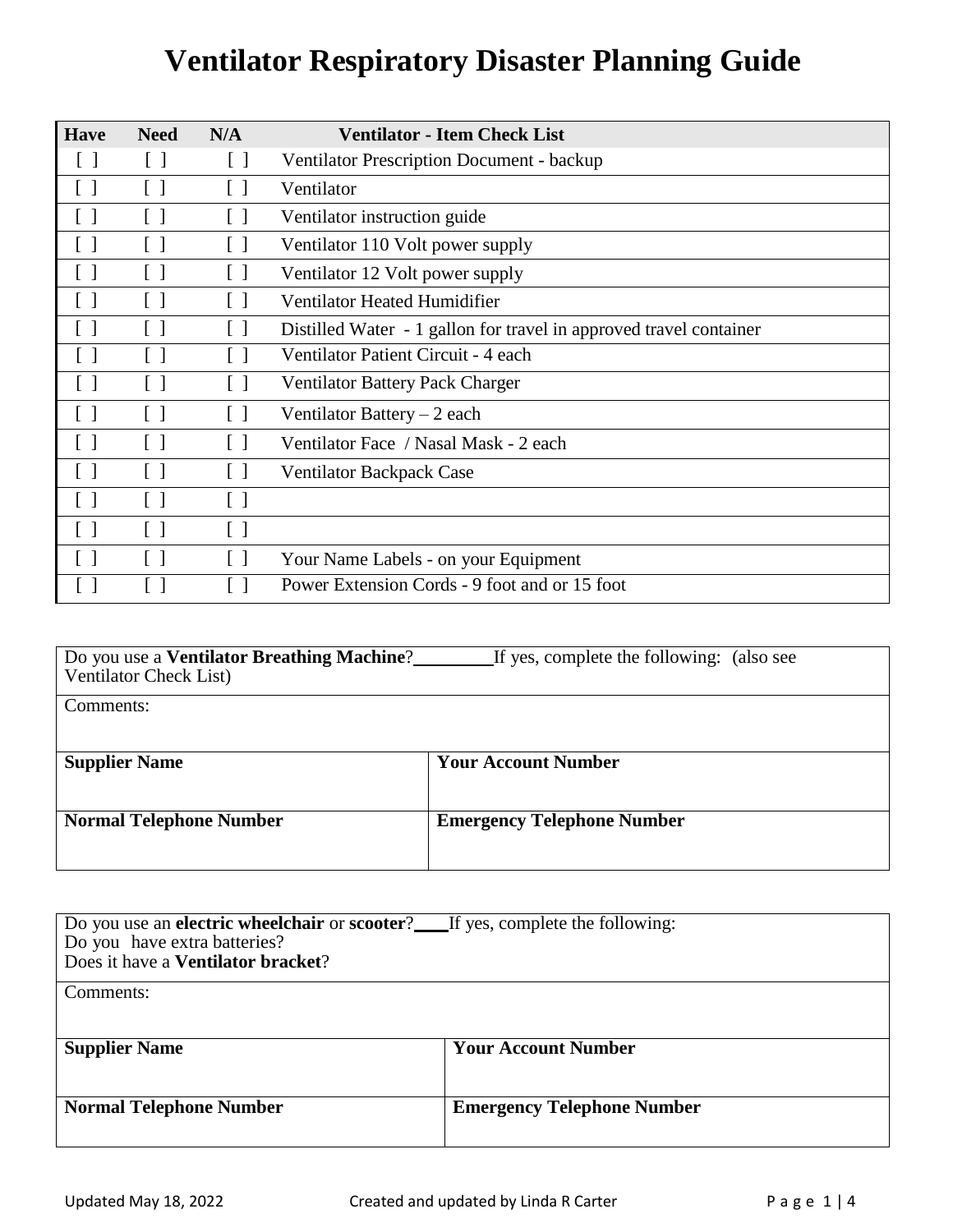| Do you rely on other <b>battery powered equipment</b> (hearing aids, alarms, phone alerts).<br>If yes, do you have spare batteries for them?<br>Can you get replacement batteries easily or do they have to be special ordered?<br>If they must be special ordered, complete the following: |                                   |  |  |  |
|---------------------------------------------------------------------------------------------------------------------------------------------------------------------------------------------------------------------------------------------------------------------------------------------|-----------------------------------|--|--|--|
| Comments:                                                                                                                                                                                                                                                                                   |                                   |  |  |  |
|                                                                                                                                                                                                                                                                                             |                                   |  |  |  |
| <b>Supplier Name</b>                                                                                                                                                                                                                                                                        | <b>Your Account Number</b>        |  |  |  |
|                                                                                                                                                                                                                                                                                             |                                   |  |  |  |
| <b>Normal Telephone Number</b>                                                                                                                                                                                                                                                              | <b>Emergency Telephone Number</b> |  |  |  |
|                                                                                                                                                                                                                                                                                             |                                   |  |  |  |

| Do you use disposable or limited use items (i.e. Ventilator Patient Circuit)? |                                   |  |  |  |  |
|-------------------------------------------------------------------------------|-----------------------------------|--|--|--|--|
| If yes, do you have at least a four $(4)$ -week supply?                       |                                   |  |  |  |  |
| Do you have a spare face mask?                                                |                                   |  |  |  |  |
| How will you get more, if needed?                                             |                                   |  |  |  |  |
|                                                                               |                                   |  |  |  |  |
| Comments:                                                                     |                                   |  |  |  |  |
|                                                                               |                                   |  |  |  |  |
|                                                                               |                                   |  |  |  |  |
| <b>Supplier Name</b>                                                          | <b>Your Account Number</b>        |  |  |  |  |
|                                                                               |                                   |  |  |  |  |
|                                                                               |                                   |  |  |  |  |
| <b>Normal Telephone Number</b>                                                | <b>Emergency Telephone Number</b> |  |  |  |  |
|                                                                               |                                   |  |  |  |  |
|                                                                               |                                   |  |  |  |  |

| Do you use any <b>other electrical equipment</b> that is critical to your well-being? |                                   |  |  |  |  |
|---------------------------------------------------------------------------------------|-----------------------------------|--|--|--|--|
| Do you have electrical extension cords? (i.e. 9 foot, 10 foot, 15 foot)               |                                   |  |  |  |  |
| What will happen if you lose power?                                                   |                                   |  |  |  |  |
| Is there a manual or battery operated substitute that you can use?                    |                                   |  |  |  |  |
| Comments:                                                                             |                                   |  |  |  |  |
|                                                                                       |                                   |  |  |  |  |
|                                                                                       |                                   |  |  |  |  |
|                                                                                       |                                   |  |  |  |  |
| <b>Supplier Name</b>                                                                  | <b>Your Account Number</b>        |  |  |  |  |
|                                                                                       |                                   |  |  |  |  |
| <b>Normal Telephone Number</b>                                                        | <b>Emergency Telephone Number</b> |  |  |  |  |
|                                                                                       |                                   |  |  |  |  |
|                                                                                       |                                   |  |  |  |  |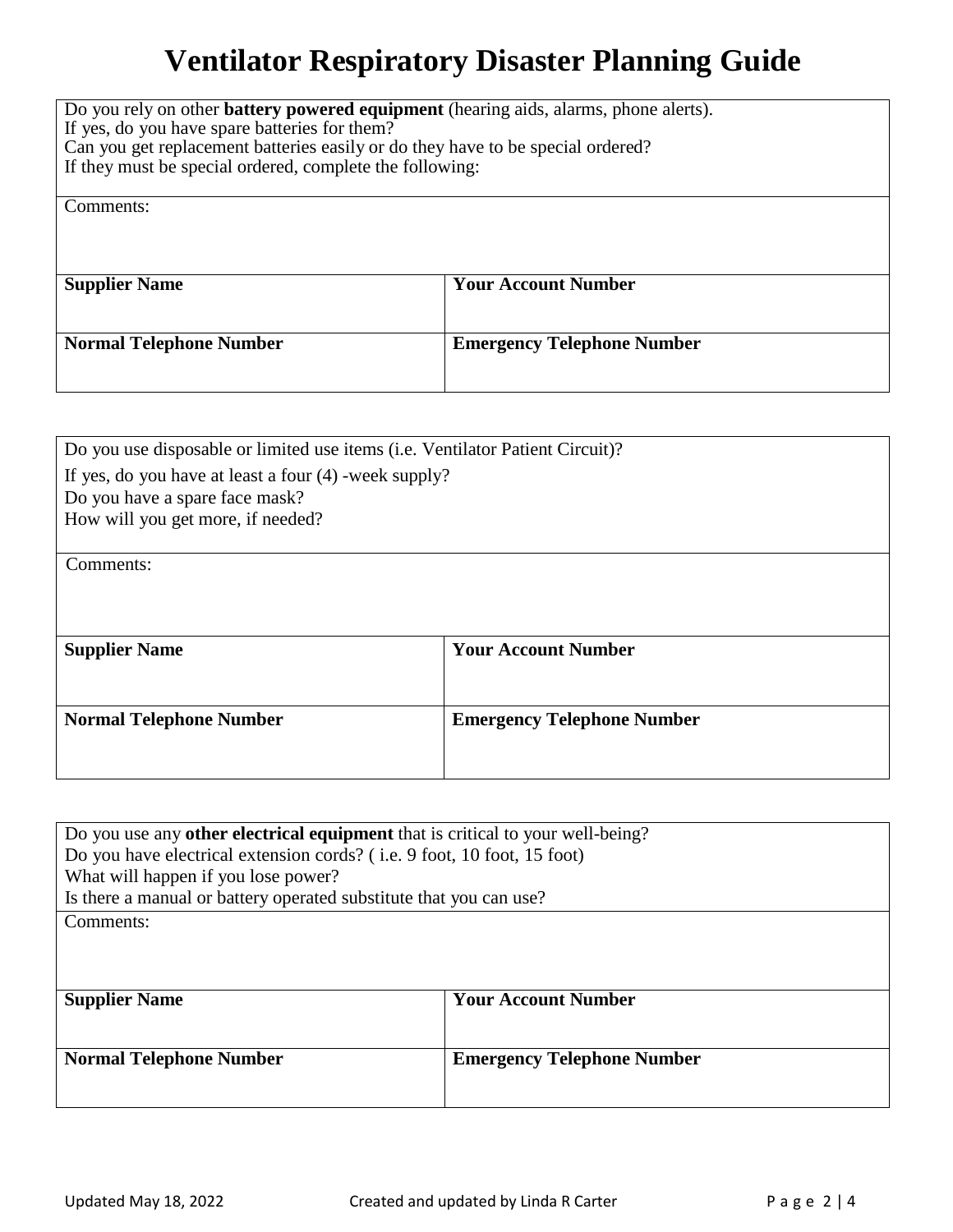Have you contacted all your health providers and discussed your plans with them?

Do they have complete contact information for you (routine and emergency)?

Have you identified your out-of-the-area contact to them and provided contact information?

Do medical providers have plans to continue your care after a disaster? What are the plans?

If you need care in a hospital, make prior arrangements with your doctor. What hospital?

If you answered yes to some of the previous questions, you should consider registering with the **County Special Needs Program**. **The service is free**. Call **your County Emergency Operations Center**

Have you completed the Special Needs Application?

What is your Special Needs Shelter assignment?

You must have a care giver to be in a Special Needs Shelter. Who is your caregiver?

If you do not live with them, how will you contact them?